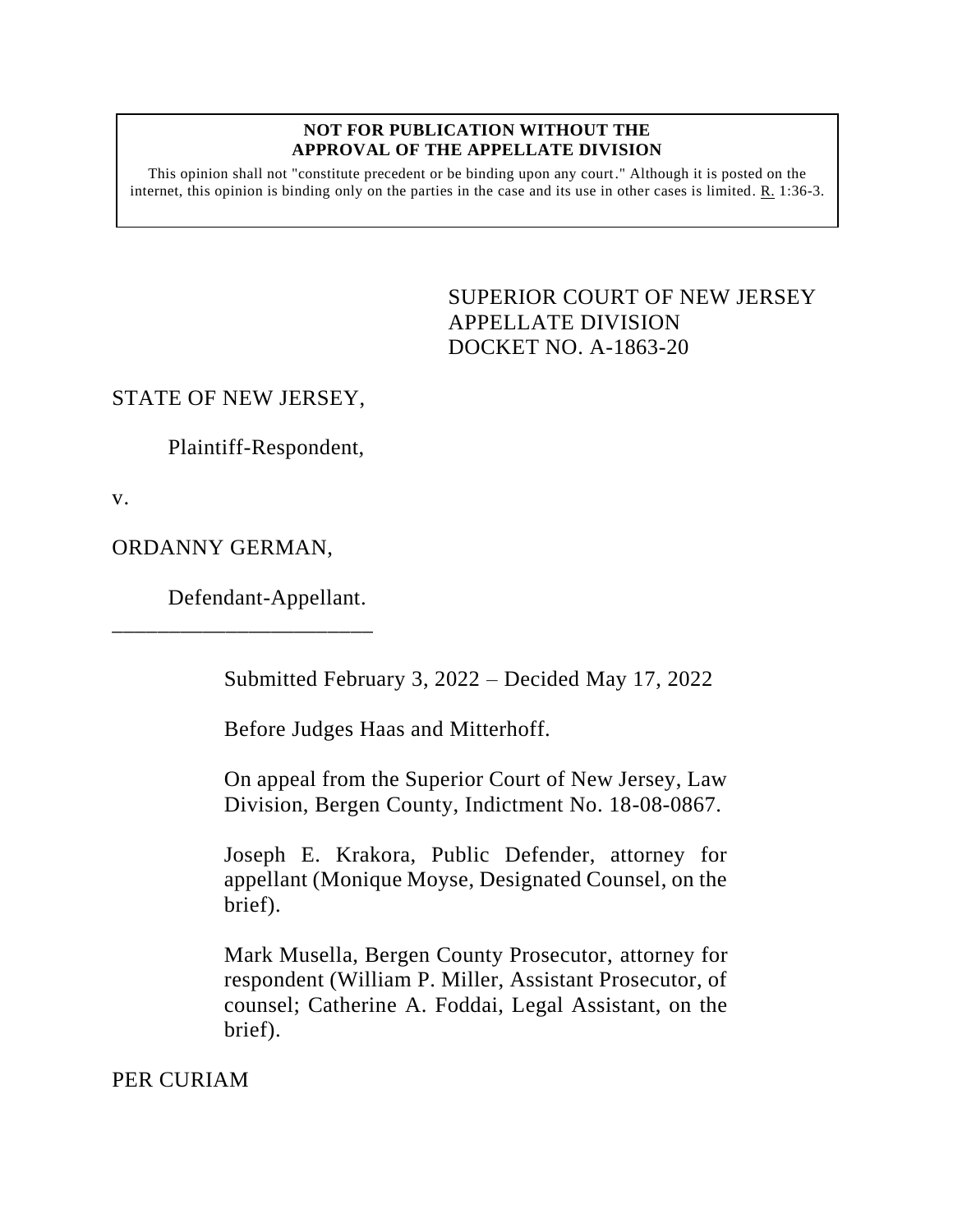Defendant Ordanny German appeals from an August 3, 2020 order denying his post-conviction relief (PCR) petition without an evidentiary hearing. After a careful review of the record and the governing legal principles, we affirm, substantially for the reasons set forth in Judge Gary N. Wilcox's thorough and thoughtful written opinion. We add the following remarks.

On March 1, 2018, defendant was pulled over for speeding. After defendant consented to a search of his vehicle, the police found more than one ounce of fentanyl in the spare tire, which defendant intended to distribute.

On August 30, 2018, a Bergen County grand jury returned Indictment No. 18-08-0867, charging defendant with second-degree possession of a controlled dangerous substance, fentanyl, with the intent to distribute it, N.J.S.A. 2C:35- 5(a)(l) and N.J.S.A. 2C:35-5(b)(4) (count one); and third-degree possession of fentanyl, N.J.S.A  $2C:35-10(a)(1)$  (count two).

On April 30, 2019, defendant pled guilty to second-degree possession of fentanyl with the intent to distribute it (count one). Pursuant to the plea agreement, the State agreed to a five-year drug court sentence under track 1. If defendant was unsuccessfully terminated from drug court, he would face an alternate sentence of three to five years in state prison for a third-degree offense.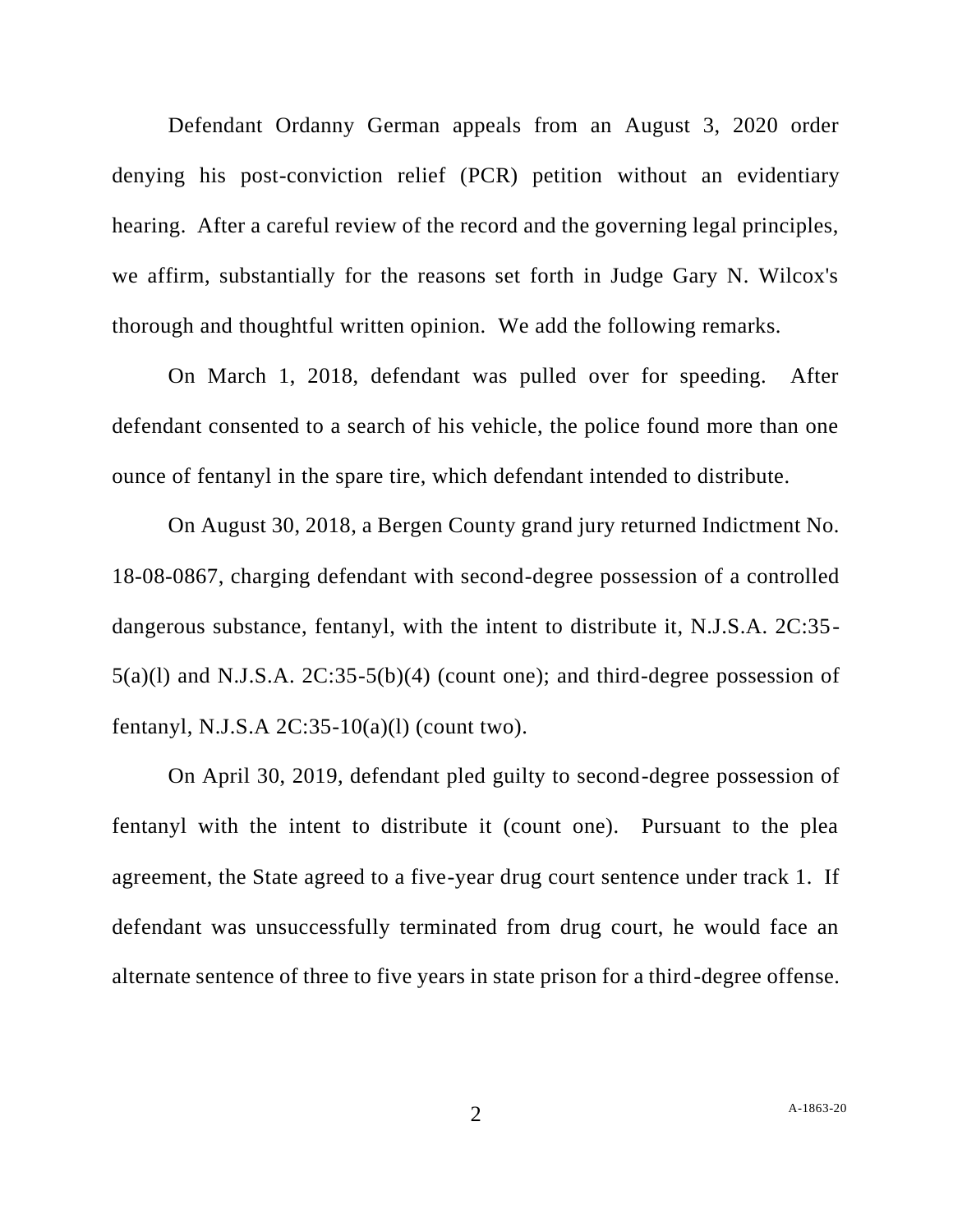In his sworn testimony at the plea hearing, defendant confirmed that after discussing the immigration consequences of his plea with two immigration attorneys, he was made aware his guilty plea would most likely result in his deportation. Defendant was advised that if he was not ready to proceed, he could postpone the plea hearing to have another opportunity to discuss the consequences of his plea with an immigration attorney. Defendant stated he did not want to postpone and wished to plead guilty, being fully aware of the immigration consequences. He understood that by virtue of his plea, he was waiving his right to trial. He twice stated he was satisfied with the advice he received from his trial attorney.

On May 14, 2019, the judge imposed the agreed upon sentence of five years in drug court under track 1. The judge also imposed mandatory fines, awarded jail credit, and required defendant to provide a DNA sample. As a result of his conviction, the U.S. Immigration and Customs Enforcement detained defendant and placed him in its facilities located within the Essex County Jail on February 2, 2020.

On March 5, 2020, defendant filed a pro se petition for PCR, arguing he was denied effective assistance of counsel during the plea stage because but for counsel's misadvise regarding drug court, he would not have pled guilty,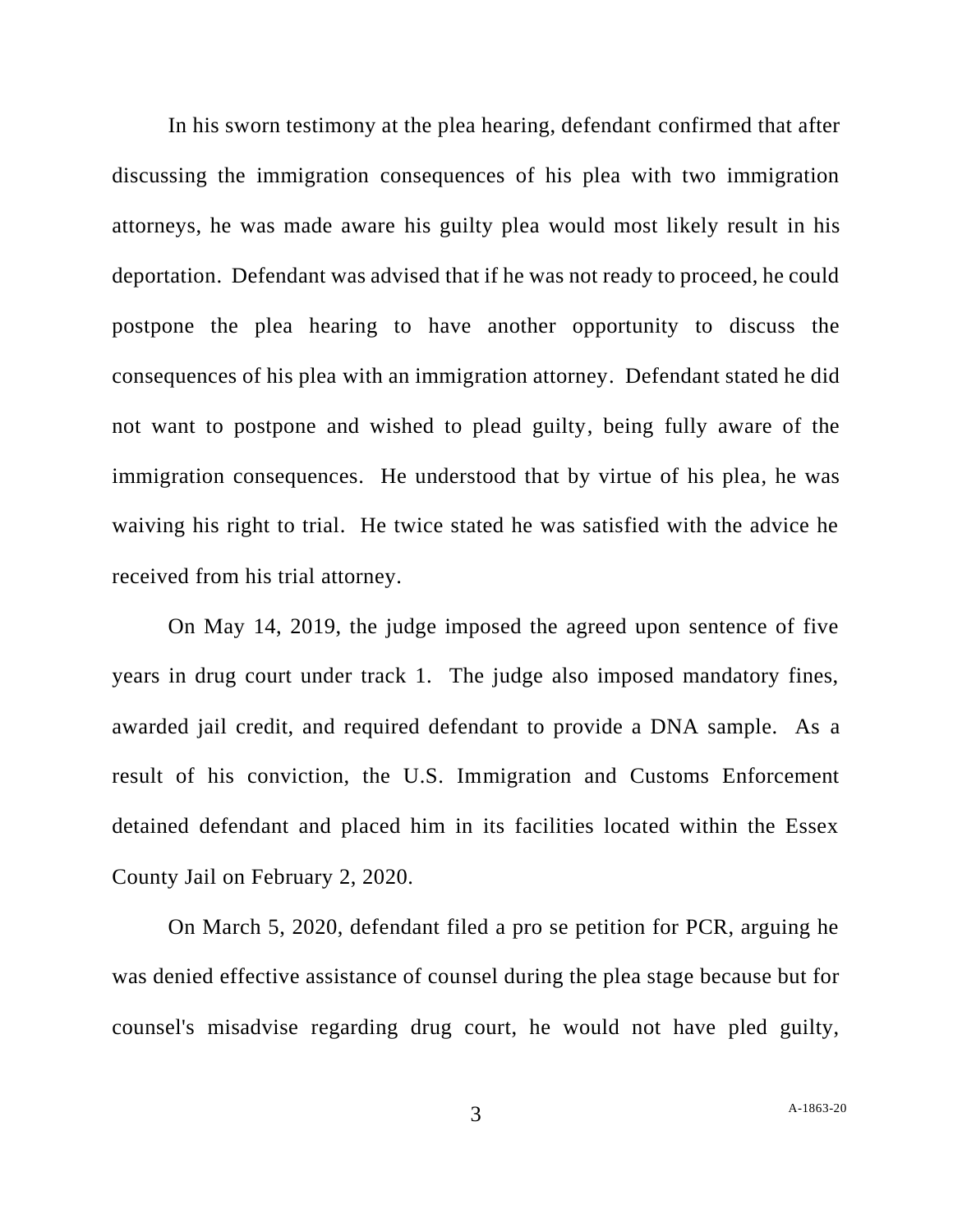especially given the immigration consequences. On March 26, 2020, defendant's designated counsel filed a supplemental letter brief. On May 27, 2020, the parties appeared before Judge Wilcox. On August 3, 2020, the judge denied defendant's PCR in its entirety, without an evidentiary hearing, in an order and written decision.

On appeal, defendant presents the following argument for our consideration:

## POINT I

[DEFENDANT] IS ENTITLED TO AN EVIDENTIARY HEARING ON HIS CLAIM THAT HIS ATTORNEY RENDERED INEFFECTIVE ASSISTANCE OF COUNSEL BY FAILING TO ADVISE HIM ADEQUATELY DURING PLEA NEGOTIATIONS ABOUT DRUG COURT, AND THEREFORE HIS PLEA WAS NOT KNOWING OR VOLUNTARY.

"[W]e review under the abuse of discretion standard the PCR court's determination to proceed without an evidentiary hearing." State v. Brewster, 429 N.J. Super. 387, 401 (App. Div. 2013). "If the court perceives that holding an evidentiary hearing will not aid the court's analysis of whether the defendant is entitled to post-conviction relief, . . . then an evidentiary hearing need not be granted." Ibid. (alteration in original) (quoting State v. Marshall, 148 N.J. 89, 158 (1997)). We review the denial of a PCR petition with "deference to the trial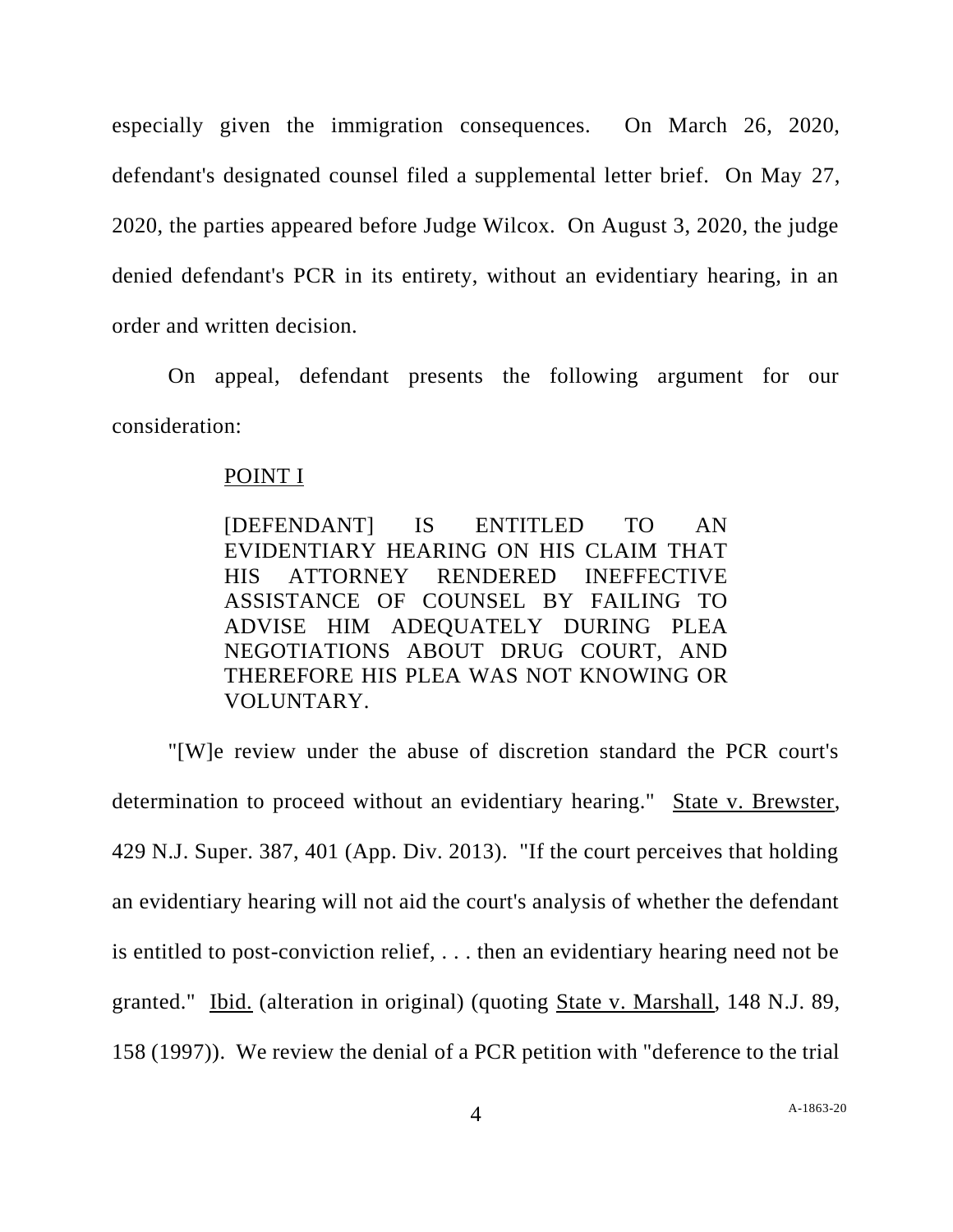court's factual findings . . . 'when supported by adequate, substantial and credible evidence.'" State v. Harris, 181 N.J. 391, 415 (2004) (alteration in original) (quoting Toll Bros., v. Twp. of W. Windsor, 173 N.J. 502, 549 (2002)).

Where, as here, "no evidentiary hearing has been held, we 'may exercise de novo review over the factual inferences drawn from the documentary record by the [PCR judge].'" State v. Reevey, 417 N.J. Super. 134, 146-47 (App. Div. 2010) (alteration in original) (quoting Harris, 181 N.J. at 421). We also review de novo the legal conclusions of the PCR judge. Harris, 181 N.J. at 415-16 (citing Toll Bros., 173 N.J. at 549).

A defendant seeking PCR must establish "by a preponderance of the credible evidence" that he is entitled to the requested relief. State v. Nash, 212 N.J. 518, 541 (2013) (quoting State v. Preciose, 129 N.J. 451, 459 (1992)). The defendant must allege and articulate specific facts that "provide the court with an adequate basis on which to rest its decision." State v. Mitchell, 126 N.J. 565, 579 (1992).

Ineffective assistance of counsel claims must satisfy the two-prong test set forth in Strickland v. Washington, 466 U.S. 668, 687 (1984), which was also adopted by the New Jersey Supreme Court in State v. Fritz, 105 N.J. 42, 58 (1987). Under the first prong, a "defendant must show that counsel's

5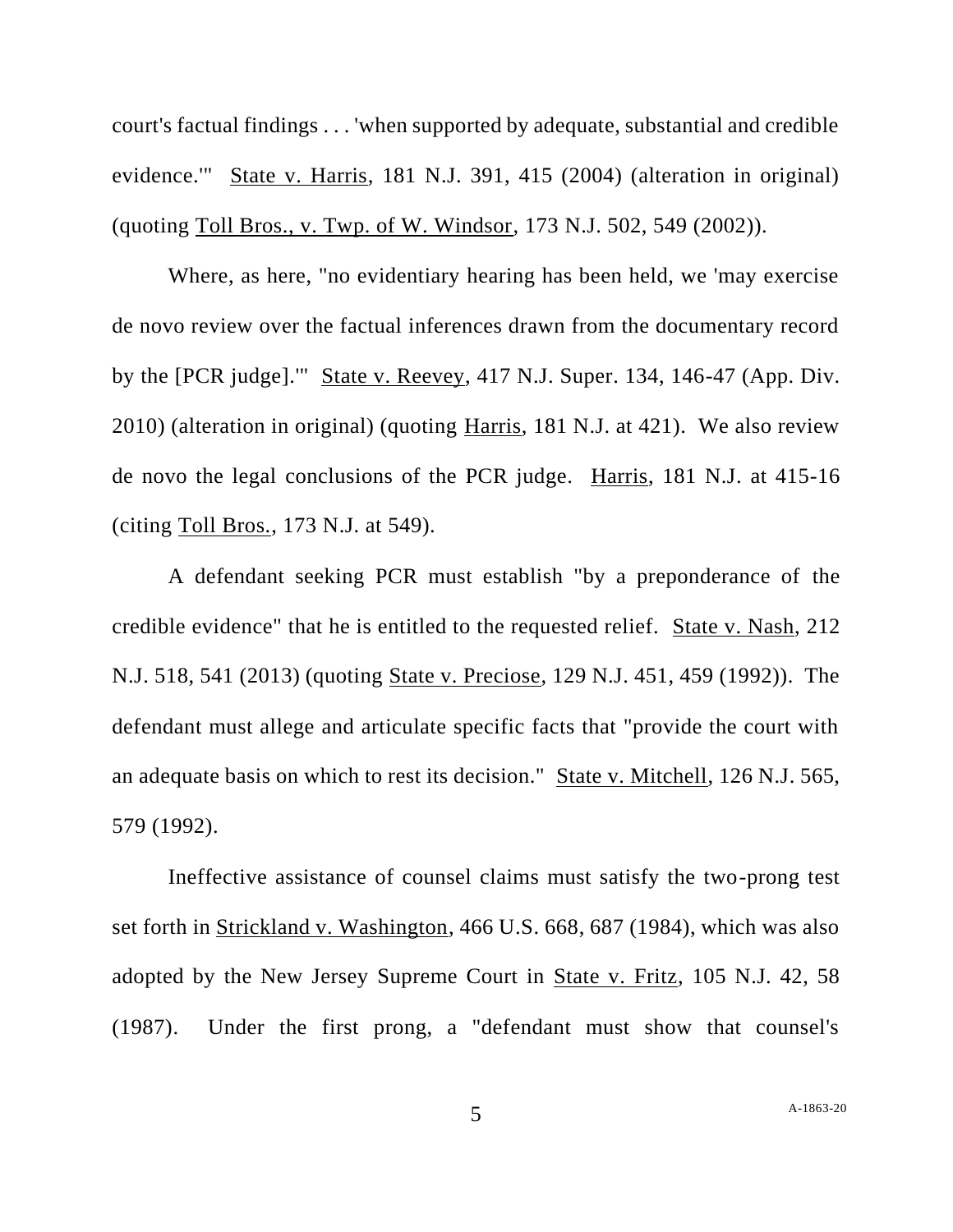performance was deficient" and that counsel's errors were so egregious that he "was not functioning as the 'counsel' guaranteed the defendant by the Sixth Amendment." Strickland, 466 U.S. at 687. The second prong requires a defendant to demonstrate that the alleged defects prejudiced his right to a fair trial to the extent "that there is a reasonable probability that, but for counsel's unprofessional errors, the result of the proceeding would have been different." Id. at 694; Fritz, 105 N.J. at 60-61 (internal quotation marks omitted). The defendant "must do more than make bald assertions that he was denied the effective assistance of counsel." State v. Cummings, 321 N.J. Super. 154, 170 (App. Div. 1999).

Guided by these legal principles, we discern no abuse of discretion requiring reversal. As Judge Wilcox explained, defendant "was not guaranteed to enter into drug court had he proceeded to trial and was convicted" because pursuant to the December 7, 2017 New Jersey Courts' memorandum "the Preliminary Screening Tool 'is not a final determination of Drug Court eligibility, which occurs at sentencing.'[] In other words, the sentencing judge can disregard the findings of Screening Tool and find defendant ineligible for Drug Court." The judge further explained that going to trial might have uncovered unfavorable facts that could have affected defendant's eligibility for